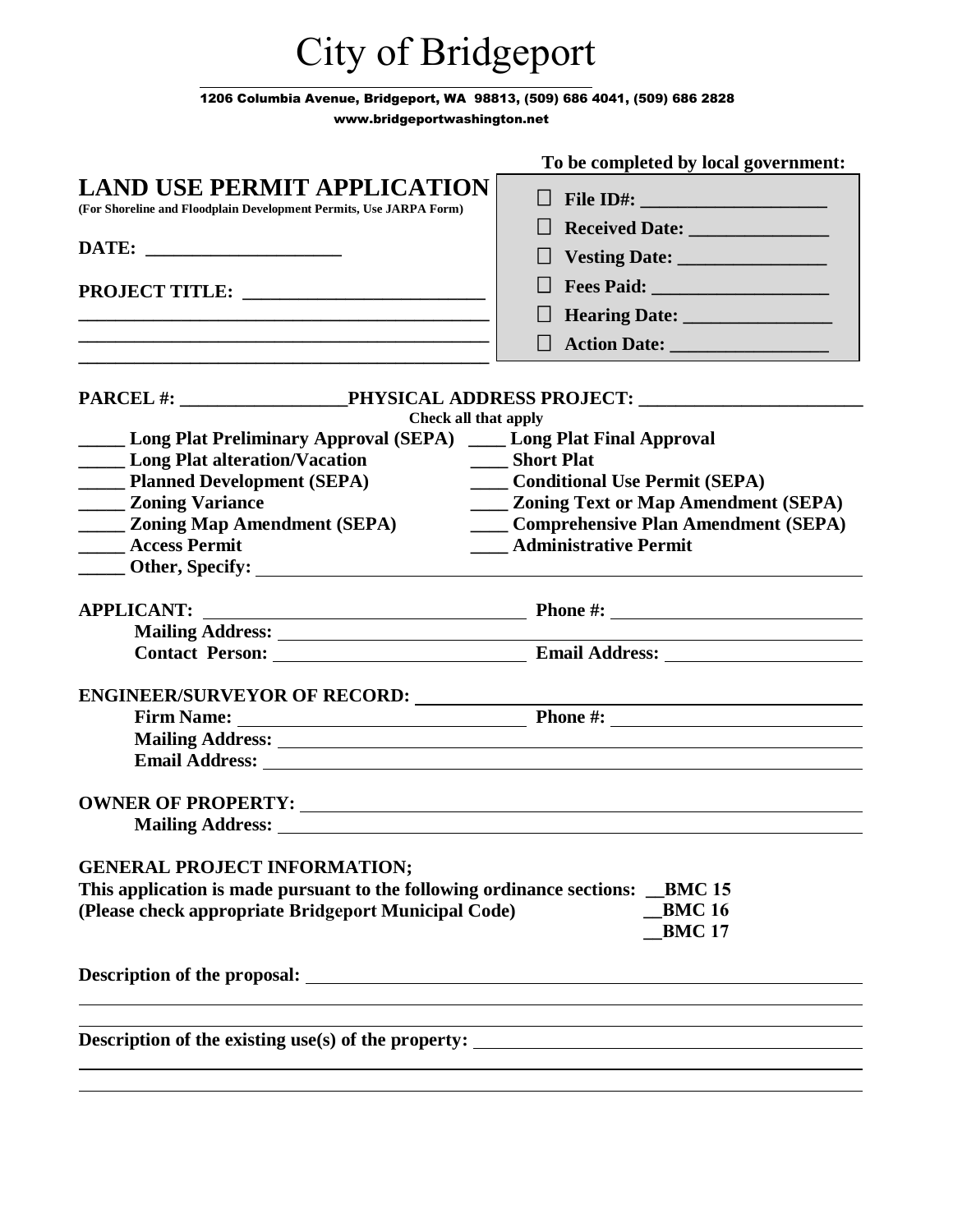$\mathcal{O}(\mathcal{F}^{\mathcal{F}})$ 

## **Description of the primary use(s) of the property:**

**Description of other (appurtenant) uses:** 

**Land Use Description of the subject property:** 

| <b>Comprehensive Plan:</b> ___                      |
|-----------------------------------------------------|
| <b>Shoreline Environment:</b>                       |
| <b>Flood Plain Zone &amp; Base Flood Elevation:</b> |
| <b>Zoning District:</b>                             |

## **CRITICAL AREA INFORMATION:**

Please answer the following questions to the best of your ability.

| .1) Is any part of your property within 200 feet of a                                                      | $\Box$ Yes $\Box$ No                                                         |
|------------------------------------------------------------------------------------------------------------|------------------------------------------------------------------------------|
| shoreline?                                                                                                 | If yes, draw the 200 ft. boundary on your site plan.                         |
| 2) Is any part of your property within the 100 yr. flood                                                   | $\Box$ Yes $\Box$ No                                                         |
| plain?                                                                                                     | If yes, draw flood plain boundary on your site plan.                         |
| 3) Are there any wetlands located on your property?                                                        | $\Box$ Yes $\Box$ No<br>If yes, draw the wetland location on your site plan. |
| 4) Do you propose to place structures on or near steep                                                     | $\Box$ Yes $\Box$ No                                                         |
| slopes (slopes over 15%)?                                                                                  | If yes, draw the steep slopes on your site plan.                             |
| 5) Is there any evidence of mining activity on your                                                        | $\Box$ Yes $\Box$ No                                                         |
| property, past or present?                                                                                 | If yes, draw the mining areas on your site plan.                             |
| 6) Is your property in a designated wildlife area? (Consult<br>County wildlife maps for this information.) | $\Box$ Yes $\Box$ No                                                         |

If you answered yes to any of the questions above, please include relevant information on your site plan.

**Are there existing relevant permits or approvals held to the subject property? If yes, state the permit number and issuing agency: \_\_\_\_\_\_\_\_\_\_\_\_\_\_\_\_\_\_\_\_\_\_\_\_\_\_\_\_\_\_\_\_\_\_\_\_\_\_\_\_\_\_\_\_\_\_\_\_\_**

**\_\_\_\_\_\_\_\_\_\_\_\_\_\_\_\_\_\_\_\_\_\_\_\_\_\_\_\_\_\_\_\_\_\_\_\_\_\_\_\_\_\_\_\_\_\_\_\_\_\_\_\_\_\_\_\_\_\_\_\_\_\_\_\_\_\_\_\_\_\_\_\_\_\_\_\_\_\_\_\_**

**Will the proposal affect the access to the property? If yes, please describe:** 

**Will the proposal require work within an existing public right-of-way? If yes, please describe: \_\_\_\_\_\_\_\_\_\_\_\_\_\_\_\_\_\_\_\_\_\_\_\_\_\_\_\_\_\_\_\_\_\_\_\_\_\_\_\_\_\_\_\_\_\_\_\_\_\_\_\_\_\_\_\_\_\_\_\_\_\_\_\_\_\_\_\_\_\_\_\_\_\_\_\_\_\_\_\_**

**Will the proposal require additional and/or new and/or changes to the water, sewer and storm services: If yes, please describe for each:**